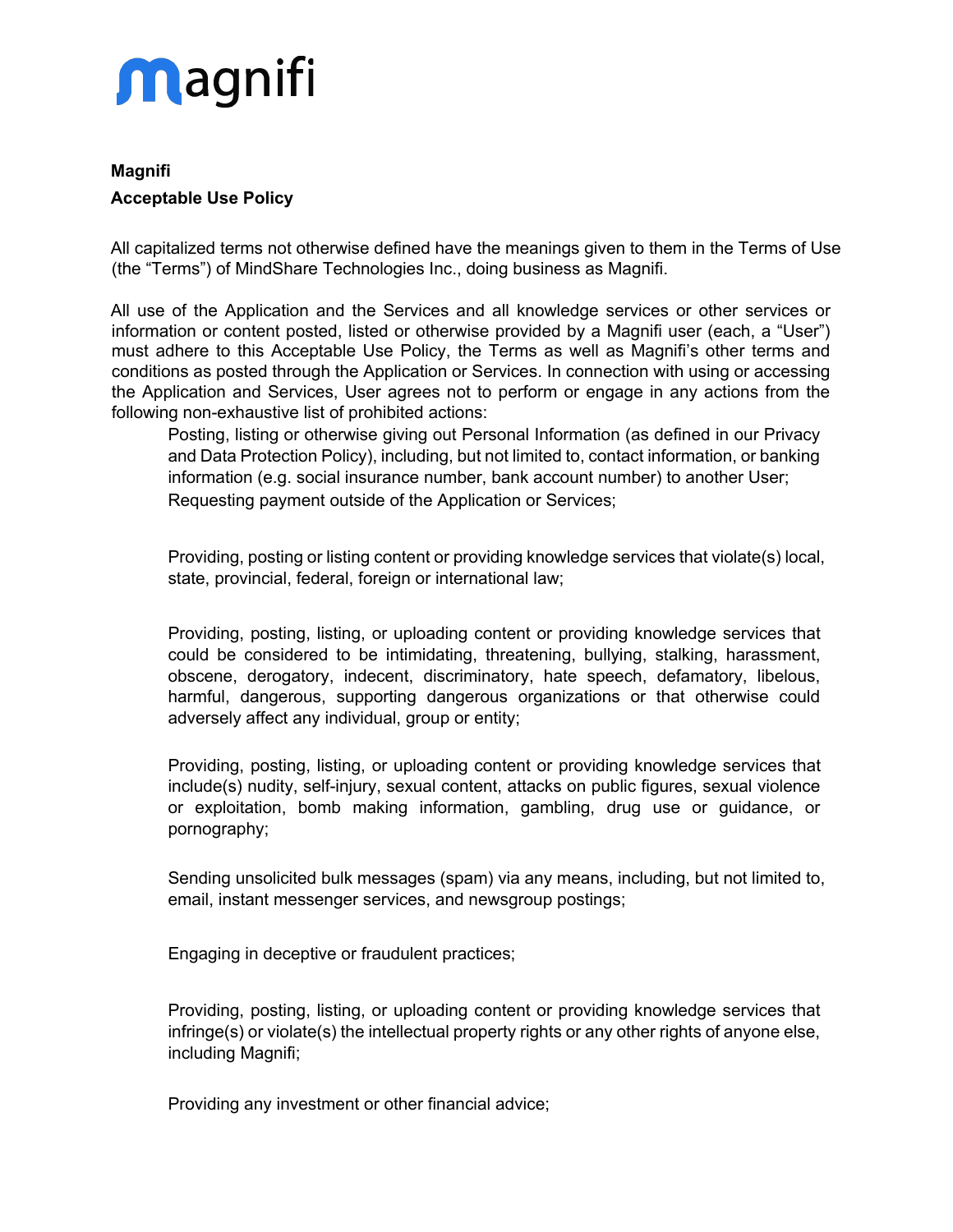

 Providing, posting, listing, or uploading content or providing knowledge services that are likely to adversely affect Magnifi's reputation;

 Providing, posting, listing, or uploading content or providing knowledge services that implicitly or explicitly give the impression that such content or services represent the views and beliefs of Magnifi without Magnifi's explicit prior approval;

 Breaching or circumventing any laws, third-party rights or Magnifi's systems, policies, or determinations of User's account status;

 In the case of Providers, failing to deliver knowledge services, unless for a reason as set out in a Magnifi policy;

 Transferring a User's information to another party or taking any action that jeopardizes the security of a User's account or information or anyone else's (such as allowing someone else to log in to the Application or the Services as a User);

 Using any robot, spider, scraper, or any other means, manual or automated, to access the Application or the Services for any purpose;

 Circumventing or disabling any technical measures Magnifi uses to provide the Application or the Services, including, but not limited to, violating the security of any computer network, or cracking any passwords or security encryption codes;

 Reproducing, performing, displaying, distributing, reverse engineering, or preparing derivative works from content that belongs to or is licensed to Magnifi, or that comes from the Application or the Services and belongs to another User or to a third party including works covered by any copyright, trademark, patent, or other intellectual property right, except with prior express permission of Magnifi and/or any other party holding the right to license such use;

 Decompiling, reverse engineering, or otherwise attempting to obtain the source code or underlying idea or information of or relating to the Application or the Services;

 Intentionally distributing viruses, worms, Trojan Horses, corrupted files, hoaxes, or other items of a destructive or deceptive nature;

Posting, listing or otherwise offering adult, erotic or sexual services of any kind;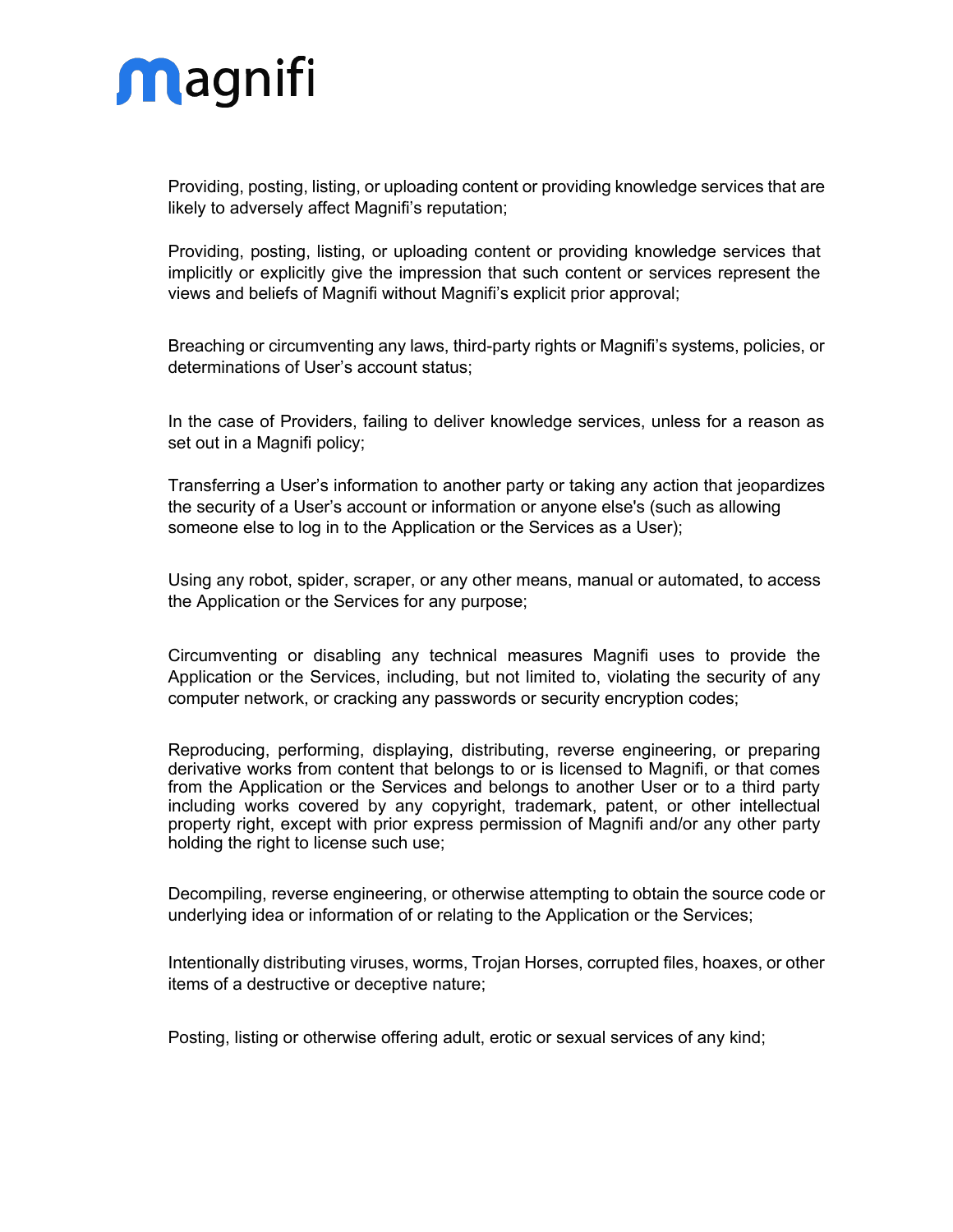

Establishing an account under a false name;

 Establishing a new account if your account is deactivated, suspended or otherwise terminated by Magnifi for any reason;

 Accessing or assisting anyone in gaining unauthorized access to another User's account;

 Using the Services to engage in illegal activities, promote dangerous or illegal acts or promote any products, services, or information intended to assist other Users in circumventing the law or avoiding detection of illegal activity;

 Providing, posting, listing or uploading content that exploits children, such as child pornography (including cartoon child pornography) or content that presents children in a sexual manner. Any attempt to use the Application or Services to sexualize or exploit minors, including voyeurism, will be taken very seriously and will be reported to authorities when appropriate; or

Promoting business models designed to create artificial user traffic.

In addition, Users are required:

 If offering a variety of knowledge services, to make best efforts to bundle all related or overly similar knowledge services together in one advertisement. If each knowledge service is very distinctive – such as carpentry versus plumbing – then individual ads are acceptable.

 To refrain from replying to knowledge services advertisements for personal reasons or for solicitation of any sexual or otherwise inappropriate purposes. Such actions may result in a loss of ability to use the Application or the Services.

 To report to Magnifi any attempted fraud, suspicious emails, or other activities by other Users which violate this Acceptable Use Policy.

 To report to Magnifi any misuse of the Application or the Services, misconduct or unwanted contact or any other use of the Application or the Services in contravention of this Acceptable Use Policy.

 To be at least 18 years of age, or the age of legal majority in User's jurisdiction (if higher than 18).